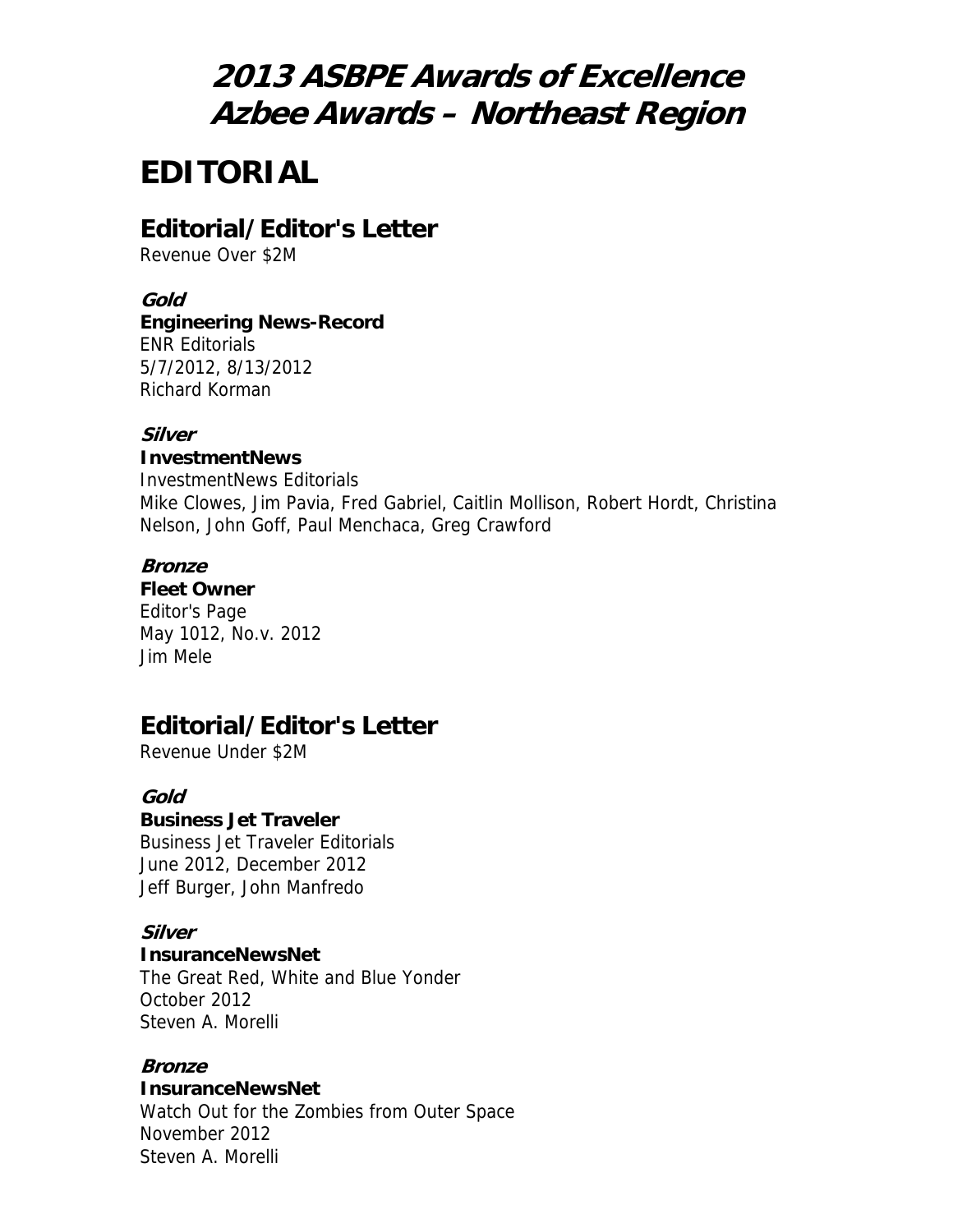## **Feature Article - Group Effort**

**Gold** 

### **Corporate Counsel**

Training for Trouble November 2012 Sue Reisinger, Catherine Dunn

## **Silver**

**Computerworld** "IT Skills: Jumping the Chasm" June 4, 2012 Julia King, Tracy Mayor, April Montgomery, Ellen Fanning

## **Bronze**

**Wearables**

Made In America October 2012 C.J. Mittica, Christopher Ruvo, Sara Lavenduski, Joe Haley, Diane Pizzuto, Melinda Ligos

# **Feature Article - Impact/Investigative Feature**

### **Gold**

#### **InsuranceNewsNet**

"American Injustice" March 2012 Steven A. Morelli

#### **Silver ABA Journal**

"The Law School Bubble" January 2012 William D. Henderson and Rachel M. Zahorsky

# **Bronze**

**CIO Magazine**

"The New Bottom Line on CIO Pay" Sept. 1, 2012 Kim S. Nash (author), Mitch Betts, Terri Haas, Colleen Barry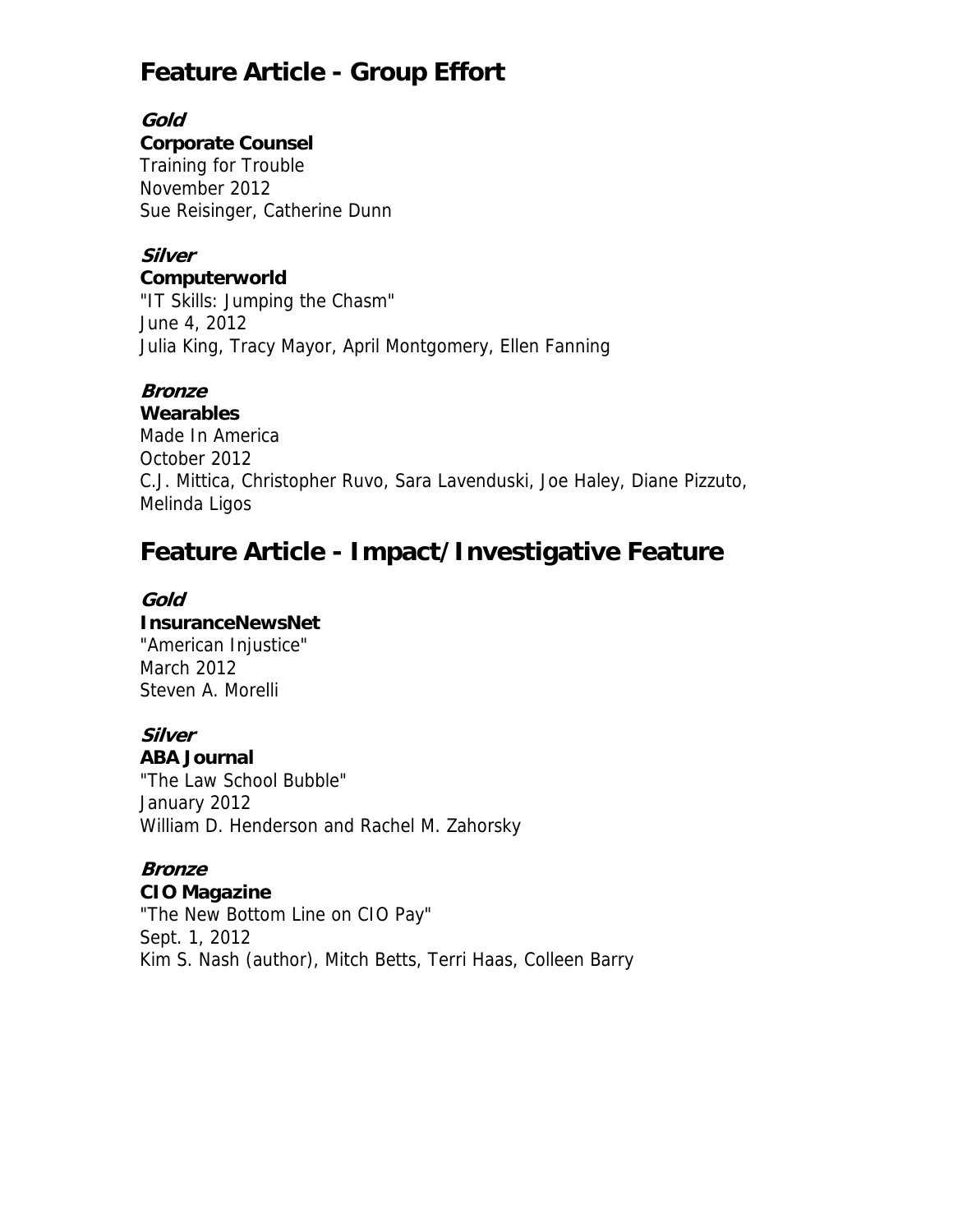## **Feature Article: In-depth Feature, More than 1,000 Word**

#### **Gold CIO Magazine**

"Fraud Happens" April 1, 2012 Kim S. Nash (author), Mitch Betts, Terri Haas, Colleen Barry

## **Silver**

### **NetworkWorld**

Gamification of the enterprise Sept. 10, 2012 Neal Weinberg

## **Bronze**

**CIO Magazine** "Second Thoughts on Offshoring" May 15, 2012 Stephanie Overby (author), Mitch Betts, Terri Haas, Colleen Barry

## **Feature Article: Solo Author**

## **Gold**

**CIO Magazine** "Gambling on Startups" Sept. 15, 2012 Stephanie Overby (author), Mitch Betts, Terri Haas, Colleen Barry

## **Silver**

## **ABA Journal**

"Pricing Amy" September 2012 Lorelei Laird

## **Bronze**

**CIO Magazine** "In Search of Simplicity" July 1, 2012 Kim S. Nash (author), Mitch Betts, Terri Haas, Colleen Barry

## **Individual Profile**

**Gold InformationWeek** Chief Of The Year Dec. 17, 2012 Fritz Nelson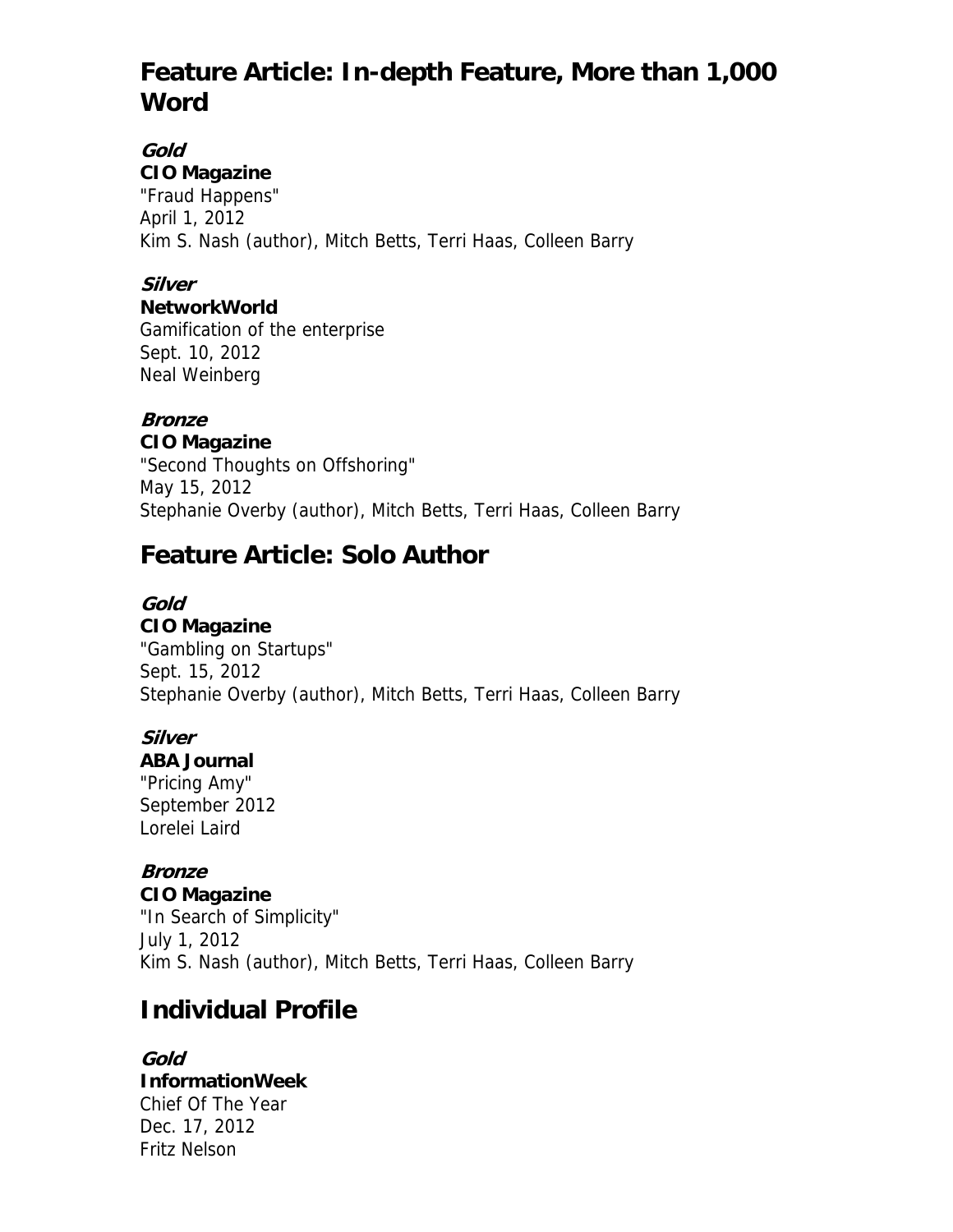**Silver American Banker Magazine** Barney Frank - American Banker Magazine December 2012 Rob Blackwell

#### **Bronze**

**Risk & Insurance**

A Believer in People December 2012 Dan Reynolds

## **Organizational Profile**

## **Gold**

**CIO** "Big Data, Big Brother, Big Bucks" June 1, 2012 Kim S. Nash (author), Mitch Betts, Terri Haas, Colleen Barry

### **Silver**

#### **Corporate Counsel**

A Lawyer Brings Order to an Unruly Shop June 2012 Catherine Dunn

## **Regular Column, Contributed**

**Gold Stitches** Ask The Expert Kristine Shreve, Nicole Rollender

### **Silver**

**Risk & Insurance** Solvency II Where Are You?; Has Bermuda Lost its Class? April 2012; July/August 2012 Roger Crombie

## **Special Section**

**Gold The National Law Journal** NLJ 250 3/26/12 Editorial Staff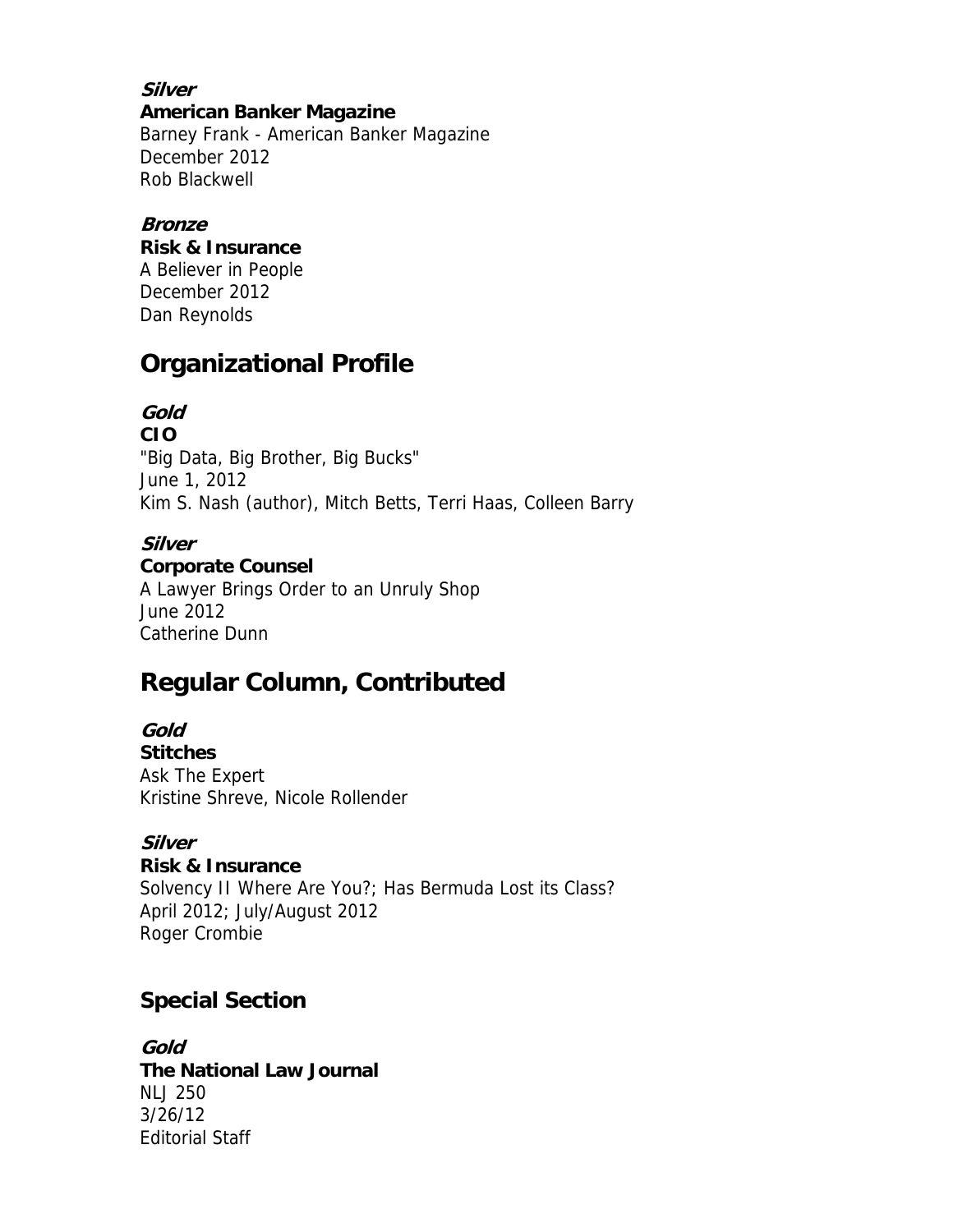**Silver Institutional Investor**

The Future of Finance September 2012 Institutional Investor Staff

#### **Bronze**

#### **NetworkWorld**

Infrastructure as a service: Momentum building slowly April 9, 2012 Neal Weinberg, Stephen Sauer, Ryan Francis, Melissa Anderson

#### **Bronze**

**InvestmentNews** Social Media

June 18, 2012 Editorial Staff

## **Special Supplement**

**Gold Accounting Today** 2012 Top 100 Firms March 2012 **The Staff of Accounting Today** 

**Silver Risk & Insurance** A Picture of Captive Health April 2012 Cyril Tuohy, Matthew Brodsky, Dan Reynolds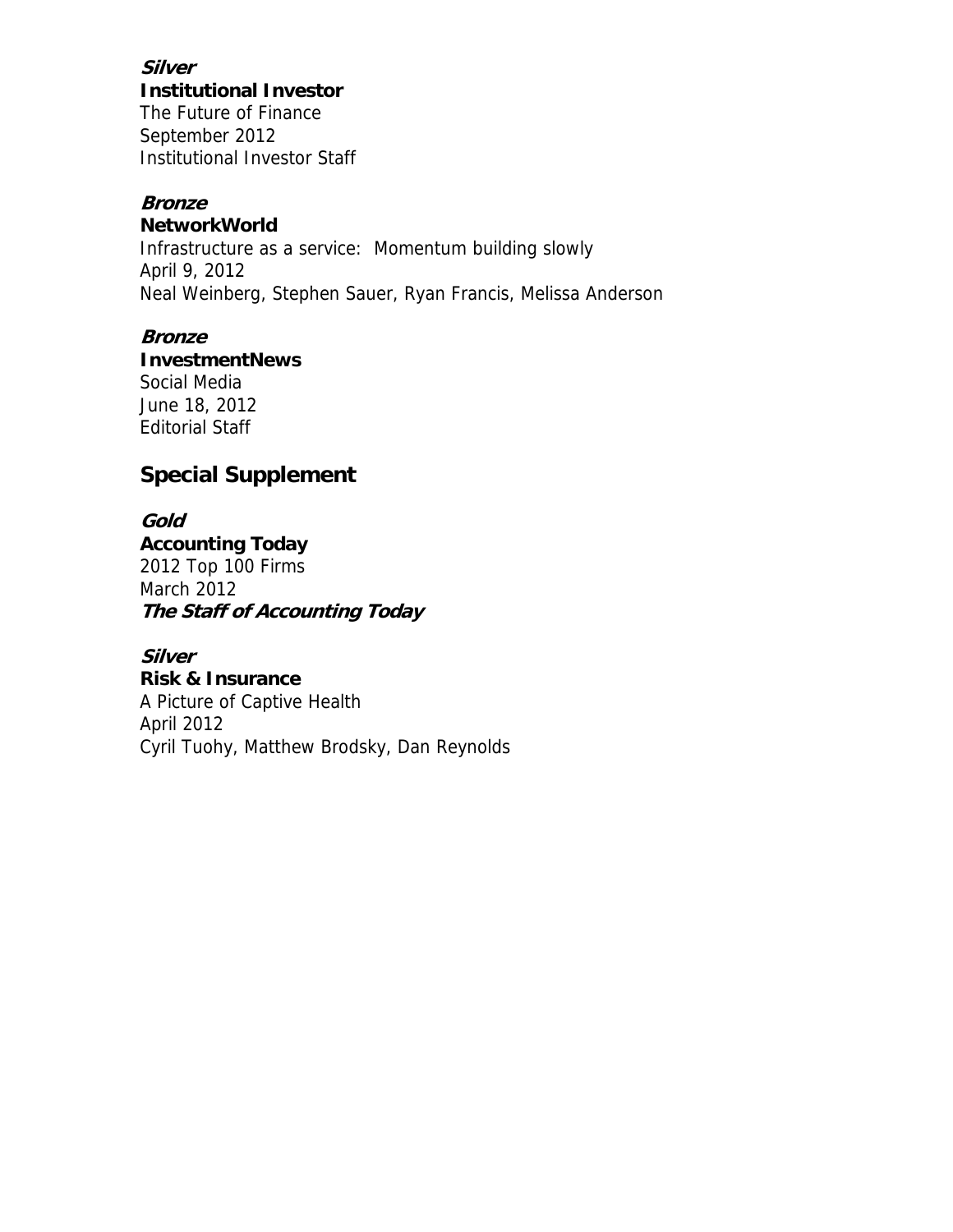# **DESIGN**

## **Feature Article Design**

Revenue Over \$2M

### **Gold**

#### **ABA Journal**

"King Coal's Violent Reign" December 2012 Brenan Sharp

### **Silver**

### **Employee Benefit Adviser**

Redesigning Benefits August 2012 Group Creative Director, Hope Fitch-Mickiewicz. Managing Editor, Brian Kalish. Photographer Thaddeus Harden

## **Feature Article Design**

Revenue Under \$2M

### **Gold**

#### **Smart Enterprise**

Big Data, Big Innovation Volume 6, Number 2, June 2012 Dave Nicastro, CD; Giulia Fini-Gulotta, AD; Adeline Cannone, Production Manager; Laura Alvino, Sr. Production Artist

## **Silver**

### **Medical Meetings**

Medical Meetings Team Cover November/December 2012 Sharon Carlson, Ryan Etter, Sue Pelletier, Alana Brody, Beth Brillinger, CCMEP, Jacob Coverstone, CCMEP, Audrie Tornow, CCMEP

### **Bronze**

## **InsuranceNewsNet**

"Now That's A Cliff" November 2012 Jake Haas

## **Front Cover - Computer Generated**

Revenue Over \$2M **Gold Fleet Owner** A Tale of Two Oils Cover Nov. 2012 Dan Zeis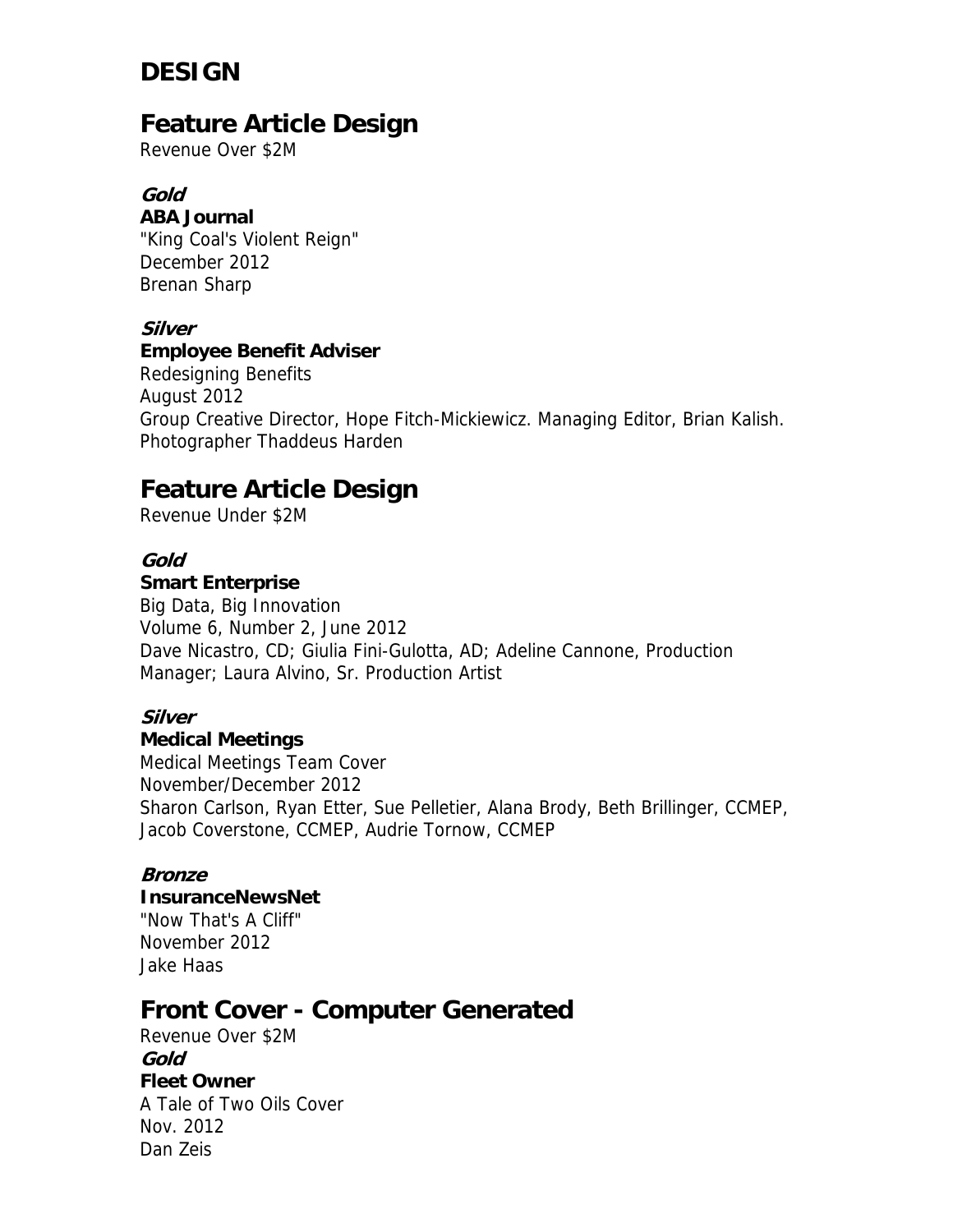**Silver Computerworld** A Creative Evolution October 22, 2012 April Montgomery, art director / Brian Stauffer, illustrator

### **Bronze**

**ABA Journal** "SUED!!" May 2012 Robert Fernandez

## **Front Cover - Computer Generated**

Revenue Under \$2M

## **Gold**

## **American Banker Magazine**

Annual Survey of Bank Reputations July 2012 American Banker Magazine Staff

## **Silver**

**InsuranceNewsNet**

Beware the Tax Monster! February 2012 Jake Haas

## **Front Cover - Illustration**

## **Gold**

**ABA Journal** "12 For The Stage" August 2012 Robert Fernandez and Eric Drooker

## **Gold**

**ABA Journal**

"Patriots Debate" February 2012 Robert Fernandez

### **Silver**

### **Institutional Investor magazine**

While America Ages November 2012 Nathan Sinclair, Diana Panfil, Noma Bar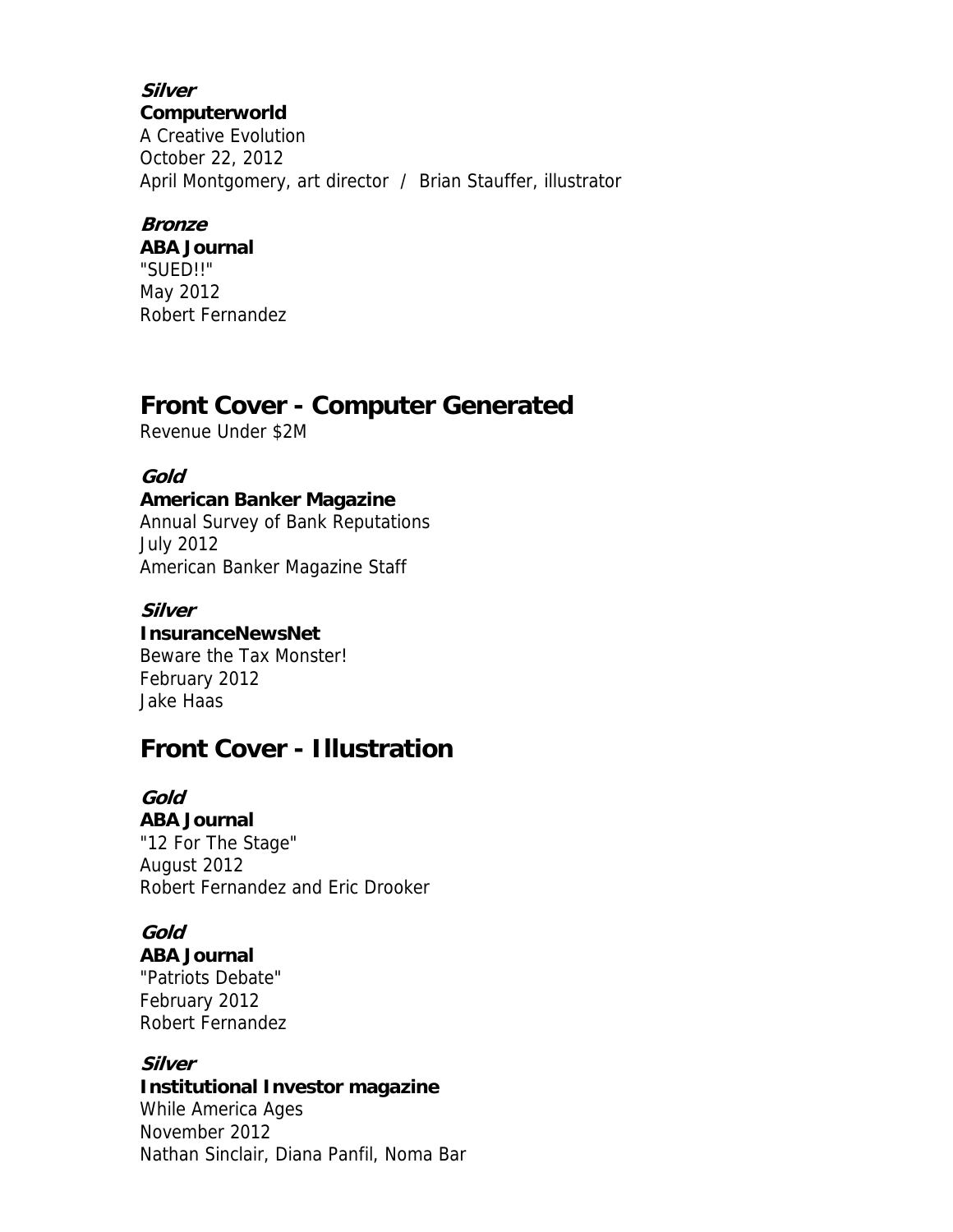## **Front Cover - Photo**

Revenue Over \$2M

### **Gold**

#### **Financial Planning**

Untapped Potential September 2012 Financial Planning Staff

### **Silver**

### **Engineering News-Record**

Shipshape 12/31/2012 Francesca Messina: Group Art Director, Richard Demler: Art Director, John Livzey: Photographer

## **Silver**

**Advantages**

Advantages - The Apparel Issue December 2012 Jim Lang, Yaromir

## **Front Cover - Photo**

Revenue Under \$2M

## **Gold**

#### **SNAP**

SNAP February/March 2012 February/March 2012 Cathleen McGuigan, Rita Catinella Orrell, Francesca Messina, Mitch Shostak, Corey Kuepfer, Shostak Studios

### **Silver**

## **American Banker Magazine**

Most Powerful Women In Banking October 2012 American Banker Magazine Staff

### **Bronze**

**Wearables** The Style Issue September 2012 Mark Pricskett, Jim Lang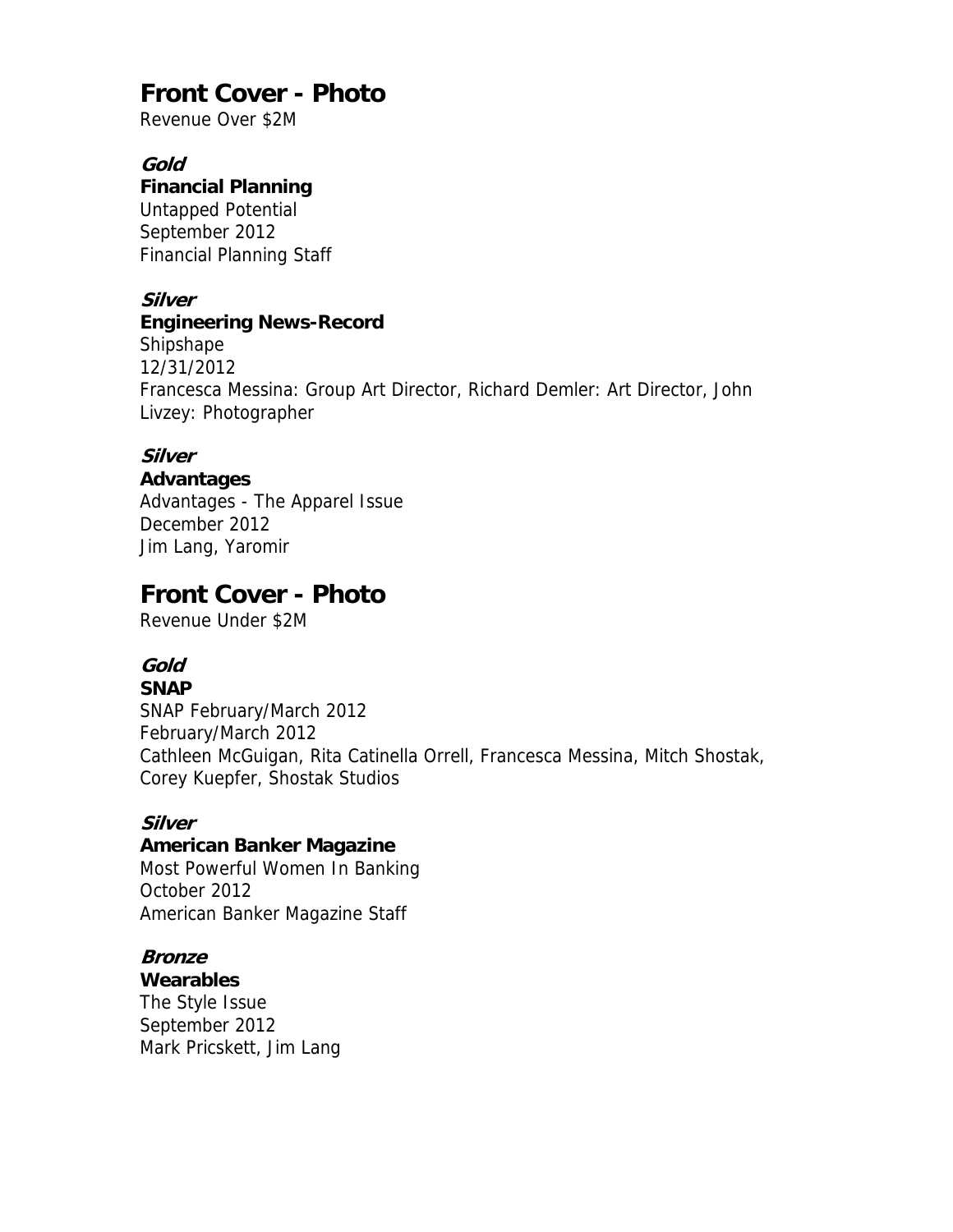# **Opening Page/Spread - Computer Generated**

**Gold** 

### **NetworkWorld**

"Virtual Reality More Virtual Than Real" September 24, 2012 Stephen Sauer

# **Opening Page/Spread - Illustration**

**Gold Computerworld** Show Me Your Skills December 17, 2012 April Montgomery, art director / Victo Ngai, illustrator

### **Silver**

**strategy+business**

Digitization and Prosperity Autumn 2012 strategy+business

### **Bronze**

**Engineering News-Record**

Targets of Abuse 11/26/2012 Francesca Messina: Group Art Director, Richard Demler: Art Director, Edel Rodriguez: Illustrator

# **Opening Page/Spread - Photo**

**Gold Wearables** Fall Fashion Preview September 2012 Mark Pricskett, Diane Pizzuto

**Silver strategy+business** A Strategist s Guide to Personalized Medicine Winter 2012 strategy+business